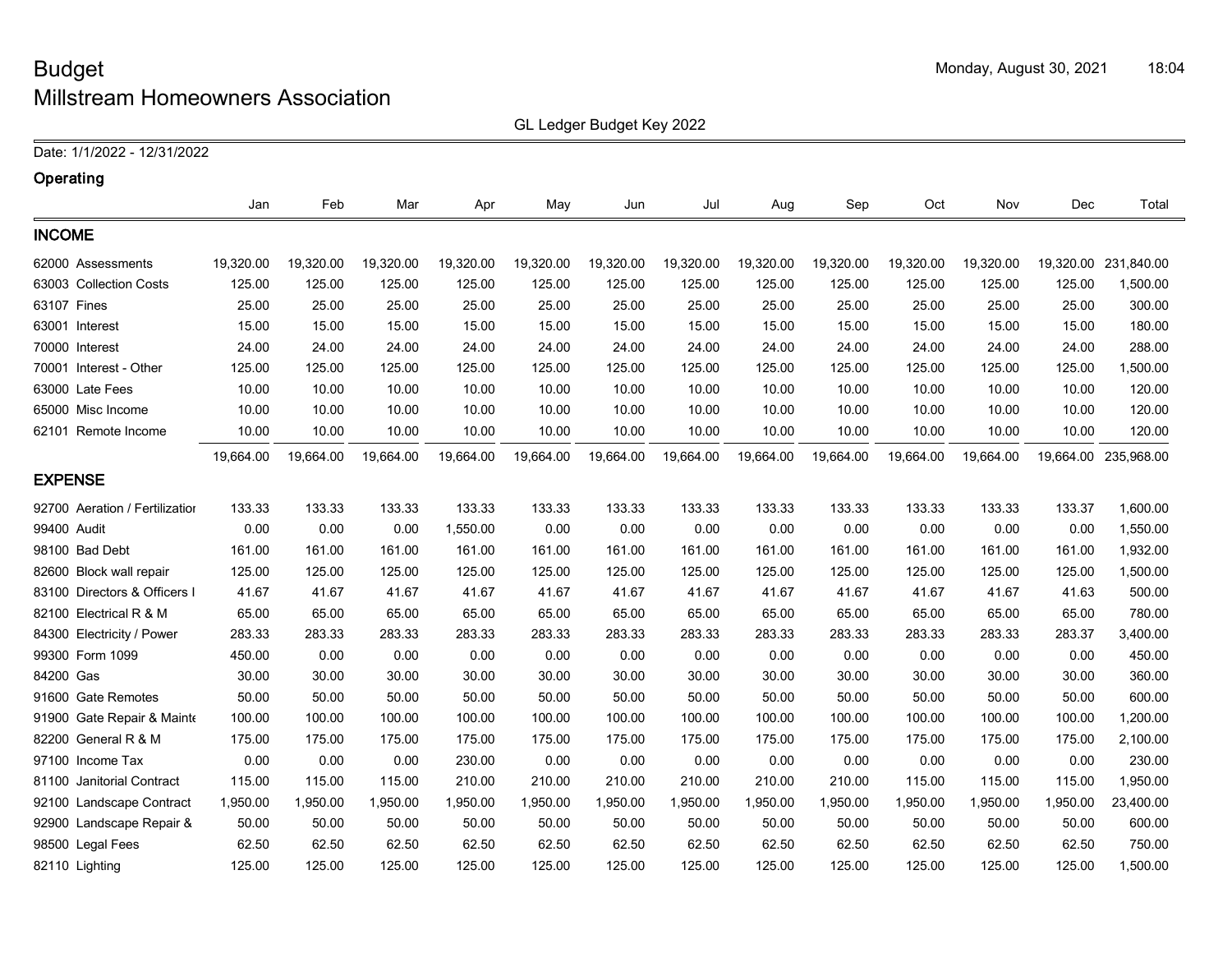GL Ledger Budget Key 2022

Date: 1/1/2022 - 12/31/2022

| Operating                            |           |           |           |           |           |           |           |           |           |           |           |          |                      |
|--------------------------------------|-----------|-----------|-----------|-----------|-----------|-----------|-----------|-----------|-----------|-----------|-----------|----------|----------------------|
|                                      | Jan       | Feb       | Mar       | Apr       | May       | Jun       | Jul       | Aug       | Sep       | Oct       | Nov       | Dec      | Total                |
| <b>EXPENSE</b>                       |           |           |           |           |           |           |           |           |           |           |           |          |                      |
| 91500 Locks & Keys                   | 25.00     | 25.00     | 25.00     | 25.00     | 25.00     | 25.00     | 25.00     | 25.00     | 25.00     | 25.00     | 25.00     | 25.00    | 300.00               |
| 93100 Management Contrad             | 1,550.00  | 1,550.00  | 1,550.00  | 1,550.00  | 1,550.00  | 1,550.00  | 1,550.00  | 1,550.00  | 1,550.00  | 1,550.00  | 1,550.00  | 1,550.00 | 18,600.00            |
| 98000 Notice of Delinquent           | 50.00     | 50.00     | 50.00     | 50.00     | 50.00     | 50.00     | 50.00     | 50.00     | 50.00     | 50.00     | 50.00     | 50.00    | 600.00               |
| 98300 Notice of Intent to Lie        | 75.00     | 75.00     | 75.00     | 75.00     | 75.00     | 75.00     | 75.00     | 75.00     | 75.00     | 75.00     | 75.00     | 75.00    | 900.00               |
| 80300 NRED - Ombudsmar               | 0.00      | 0.00      | 0.00      | 0.00      | 0.00      | 0.00      | 0.00      | 510.00    | 0.00      | 0.00      | 0.00      | 0.00     | 510.00               |
| 93900 Other Mgmt. Service:           | 5.00      | 5.00      | 5.00      | 5.00      | 5.00      | 5.00      | 5.00      | 5.00      | 5.00      | 5.00      | 5.00      | 5.00     | 60.00                |
| 82900 Other R & M                    | 41.67     | 41.67     | 41.67     | 41.67     | 41.67     | 41.67     | 41.67     | 41.67     | 41.67     | 41.67     | 41.67     | 41.63    | 500.00               |
| 94500 Permits                        | 0.00      | 0.00      | 0.00      | 0.00      | 826.00    | 0.00      | 0.00      | 0.00      | 0.00      | 0.00      | 0.00      | 0.00     | 826.00               |
| 82400 Pest Control                   | 450.00    | 450.00    | 450.00    | 450.00    | 450.00    | 450.00    | 450.00    | 450.00    | 450.00    | 450.00    | 450.00    | 450.00   | 5,400.00             |
| 82500 Plumbing R & M                 | 80.00     | 80.00     | 80.00     | 80.00     | 80.00     | 80.00     | 80.00     | 80.00     | 80.00     | 80.00     | 80.00     | 80.00    | 960.00               |
| 94100 Pool Contract                  | 425.00    | 425.00    | 425.00    | 425.00    | 425.00    | 425.00    | 425.00    | 425.00    | 425.00    | 425.00    | 425.00    | 425.00   | 5,100.00             |
| 94900 Pool Repair & Mainte           | 100.00    | 100.00    | 100.00    | 100.00    | 100.00    | 100.00    | 100.00    | 100.00    | 100.00    | 100.00    | 100.00    | 100.00   | 1,200.00             |
| 90600 Postage                        | 135.00    | 135.00    | 135.00    | 135.00    | 135.00    | 135.00    | 135.00    | 135.00    | 135.00    | 135.00    | 135.00    | 135.00   | 1,620.00             |
| 95200 Reserve Contribution           | 6,500.00  | 6,500.00  | 6,500.00  | 6,500.00  | 6,500.00  | 6,500.00  | 6,500.00  | 6,500.00  | 6,500.00  | 6,500.00  | 6,500.00  | 6,500.00 | 78,000.00            |
| <b>Reserve Contribution</b><br>95210 | 500.00    | 500.00    | 500.00    | 500.00    | 500.00    | 500.00    | 500.00    | 500.00    | 500.00    | 500.00    | 500.00    | 500.00   | 6,000.00             |
| 80200 Secretary of State / F         | 0.00      | 0.00      | 0.00      | 0.00      | 0.00      | 0.00      | 0.00      | 50.00     | 0.00      | 0.00      | 0.00      | 0.00     | 50.00                |
| 82201 Security Camera                | 115.00    | 115.00    | 115.00    | 115.00    | 115.00    | 115.00    | 115.00    | 115.00    | 115.00    | 115.00    | 115.00    | 115.00   | 1,380.00             |
| 84400 Sewer                          | 25.00     | 25.00     | 25.00     | 25.00     | 25.00     | 25.00     | 25.00     | 25.00     | 25.00     | 25.00     | 25.00     | 25.00    | 300.00               |
| 81300 Sewer Maint                    | 100.00    | 100.00    | 100.00    | 100.00    | 100.00    | 100.00    | 100.00    | 100.00    | 100.00    | 100.00    | 100.00    | 100.00   | 1,200.00             |
| 94600 Signs & Supplies               | 75.00     | 75.00     | 75.00     | 75.00     | 75.00     | 75.00     | 75.00     | 75.00     | 75.00     | 75.00     | 75.00     | 75.00    | 900.00               |
| 90500 Statements                     | 125.00    | 125.00    | 125.00    | 125.00    | 125.00    | 125.00    | 125.00    | 125.00    | 125.00    | 125.00    | 125.00    | 125.00   | 1,500.00             |
| 97200 Tax Return                     | 15.00     | 15.00     | 15.00     | 15.00     | 15.00     | 15.00     | 15.00     | 15.00     | 15.00     | 15.00     | 15.00     | 15.00    | 180.00               |
| 84600 Telephone Gate                 | 95.00     | 95.00     | 95.00     | 95.00     | 95.00     | 95.00     | 95.00     | 95.00     | 95.00     | 95.00     | 95.00     | 95.00    | 1,140.00             |
| 84800 Trash Removal                  | 1,925.00  | 1,925.00  | 1,925.00  | 1,925.00  | 1,925.00  | 1,925.00  | 1,925.00  | 1,925.00  | 1,925.00  | 1,925.00  | 1,925.00  | 1,925.00 | 23,100.00            |
| 92600 Tree Trimming                  | 150.00    | 150.00    | 150.00    | 150.00    | 150.00    | 150.00    | 150.00    | 150.00    | 150.00    | 150.00    | 150.00    | 150.00   | 1,800.00             |
| 83200 Umbrella Insurance             | 2,541.67  | 2,541.67  | 2,541.67  | 2,541.67  | 2,541.67  | 2,541.67  | 2,541.67  | 2,541.67  | 2,541.67  | 2,541.67  | 2,541.67  | 2,541.63 | 30,500.00            |
| 84900 Water                          | 710.00    | 710.00    | 710.00    | 710.00    | 710.00    | 710.00    | 710.00    | 710.00    | 710.00    | 710.00    | 710.00    | 710.00   | 8,520.00             |
| 90800 Website Services               | 35.00     | 35.00     | 35.00     | 35.00     | 35.00     | 35.00     | 35.00     | 35.00     | 35.00     | 35.00     | 35.00     | 35.00    | 420.00               |
|                                      | 19,765.17 | 19,315.17 | 19,315.17 | 21,190.17 | 20,236.17 | 19,410.17 | 19,410.17 | 19,970.17 | 19,410.17 | 19,315.17 | 19,315.17 |          | 19,315.13 235,968.00 |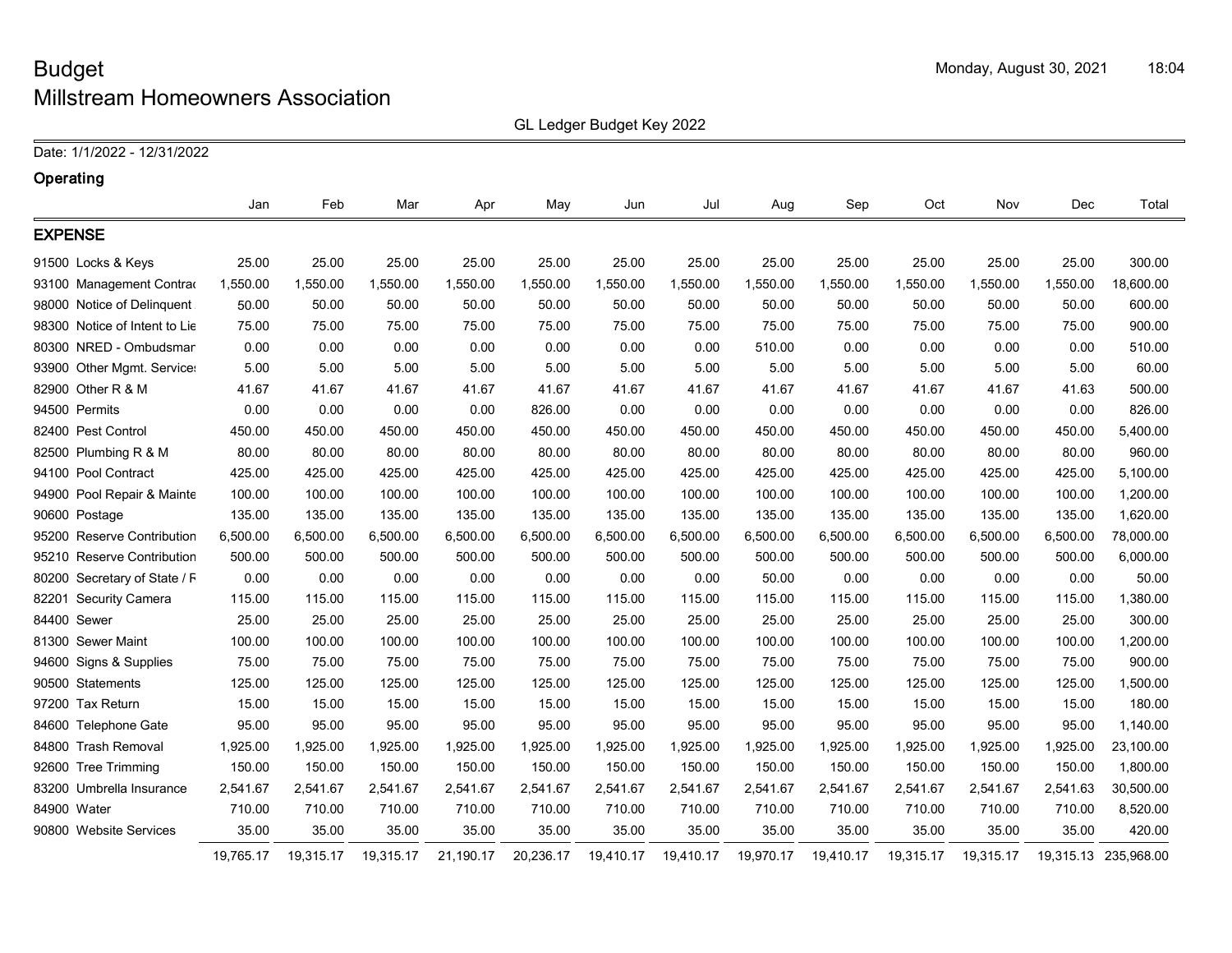|                   | GL Ledger Budget Key 2022   |          |        |        |            |          |        |        |          |        |        |        |        |       |
|-------------------|-----------------------------|----------|--------|--------|------------|----------|--------|--------|----------|--------|--------|--------|--------|-------|
|                   | Date: 1/1/2022 - 12/31/2022 |          |        |        |            |          |        |        |          |        |        |        |        |       |
| Operating         |                             |          |        |        |            |          |        |        |          |        |        |        |        |       |
|                   |                             | Jan      | Feb    | Mar    | Apr        | May      | Jun    | Jul    | Aug      | Sep    | Oct    | Nov    | Dec    | Total |
| Net Income/(Loss) |                             | (101.17) | 348.83 | 348.83 | (1,526.17) | (572.17) | 253.83 | 253.83 | (306.17) | 253.83 | 348.83 | 348.83 | 348.87 | 0.00  |
| Income:           | 235,968.00                  |          |        |        |            |          |        |        |          |        |        |        |        |       |
| Expense:          | 235,968.00                  |          |        |        |            |          |        |        |          |        |        |        |        |       |
| Total:            | 0.00                        |          |        |        |            |          |        |        |          |        |        |        |        |       |